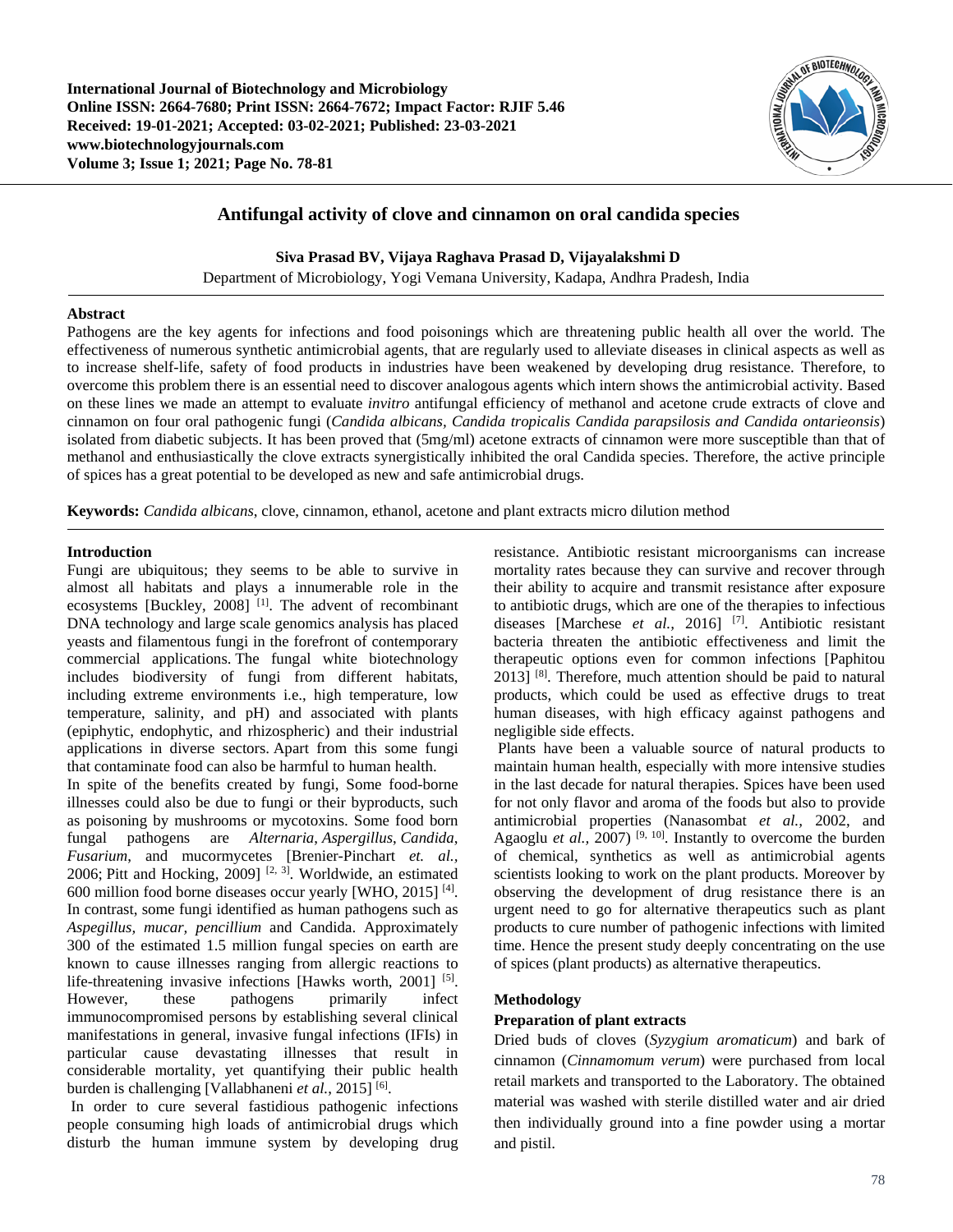### **Methanol or Acetone extracts**

100 grams of cloves and cinnamon powder was soaked individually in 400 ml of methanol or acetone in sterile bottles with constant agitation overnight at 20℃ in a temperature controlled bio-shaker. The extracted fractions were separated using sterilized cheesecloth and filtered through Whatman filter paper (No. 2). All the extracts were then concentrated using a rotary vacuum evaporator at 40℃, and the concentrated extracts were diluted to desired concentration using 10 % DMSO as solvent, sterilized by filter (0.45μm), and kept at -20℃ until use.

#### **Isolation and identification of pathogenic Candida strains**

Collected oral samples from a total of 125 diabetic patients who were regularly visiting at Rajiv Gandhi Institute of Medical Sciences, Kadapa, andhra Pradesh, India in this study after under signed a consent form. Before collecting the sample from the patients we explained clearly and asked them to rinse their mouth with sterile distilled water and collect it in to sterile sample container and transported to the laboratory for further analysis.

### **Antifungal screening**

All extracts were dissolved to a concentration of 1, 2.5 and 5 mg/ml. A modification of the NCCLS proposed method (M27-P) broth microdilution test was performed [EspinelIngroff and Pfaller, 1995]<sup>[11]</sup>. Four milliliters of sterile saline were added to approximately 400 µl of 24 h old Candida cultures. The absorbance was read at 530 nm and adjusted with sterile saline to match that of a 0.5 McFarland standard solution. From the prepared stock culture of candida, a 1:1000 dilution with broth was prepared. One hundred microlitres of broth were added to each well of a 96-well microplate. Organic solvent extracts 25 µl of the extracts were added to 175 µl broth and serially diluted. Three replicates were prepared for each extract. All the wells were then filled with 100 µl of stock yeast culture. Amphotericin B was used as a reference for this experiment and the following controls were prepared: wells containing broth only, fungal strain with no extract, and serial dilutions of Amphotericin B with the fungi at the recommended inhibitory concentrations. The plates were then read at 630 nm in an ELISA reader, covered with parafilm and incubated at 37<sup>o</sup>C overnight, where after their absorbance was reread.

#### **Ethical committee clearance**

The present descriptive study was approved by the Institutional ethical committee (1841/Go/Reg/S/CPCSEA: DATED 18/11/2015.

### **Statistics**

All the results obtained from the present study was analyzed by using correlation and test of significance.

### **Results and Discussion**

In the present study, out of 125 samples tested from both diabetic and non-diabetic patients [67 male and 58 female (Smokers (24) and non-smokers (101)] with age range from 21 to 75 years. Among the total cases 22.4% showed Candida infection from which 8 Females cases and 20 Males cases.

From the total samples we isolated 70 different yeast species including; 22 (31.4 %) *Candida albicans* and 48 (68.5%) non-*Candida albicans*. These organisms further conformed by 18S rRNA sequence analysis and also by using PCR based markers RAPD and ISSR's. Among the total isolated cultures, we selected only predominant isolates from *Candida albicans (Candida albicans-1* and *non-Candida albicans* (*Candida tropicalis, Candida parapsilosis and Candida ontarioensis)*  [Fig 1] for further study.



**Fig 1:** Culture characteristics of the test organisms on CHROM agar medium.

A review of national, regional, and worldwide studies showed that, throughout the years, the incidence of *C. albicans* has declined from 70% to 50% and these infections have been replaced by non-Candida albicans [NAC]. The most important predisposing condition for increasing incidence of NAC infections are ever-expanding population with mucosal or cutaneous barrier disruption, quantitative or qualitative dysfunction of neutrophils or of cell-mediated immunity and metabolic disorders. In this regard, the present study was conducted to determine the prevalence of NAC in oral infections of diabetic subjects. In present investigation we found that 22(32.3%), strains were belongs to the *Candida albicans* and remaining 48 strains were the non albicans. Among the NAC group *C. tropicalis* (47.9%), *C.ontariensis*  (20.8%*) C. parapsilosis* (16.6%) and dipodascus (14.5%). Similar to our study Oufi, Z *et.al.,* 2020 analyzed 144 urine samples from diabetic and non-diabetic subjects and found that the incidence of *C.glabrata* (29.9%), then *C.tropicalis* (13.8%), whereas, *C.krusei* (=Pichia kudriavzevii) displayed the least incidence (9.7%). Esmailzadeh *et al.,* 2017 worked on 400 diabetic patients, and found the frequencies of the *Candida* species were as follows: *C. albicans* (46.4%), *C. glabrata* (42.8%), *C. kefyer* (7.2%) and *C. krusei* (3.6%).

# **Antifungal activity of clove and cinnamon ethanol and acetone extracts**

Different concentrations of crude Clove and cinnamon extracts have been used in the present investigation and the results were showed in fig.2.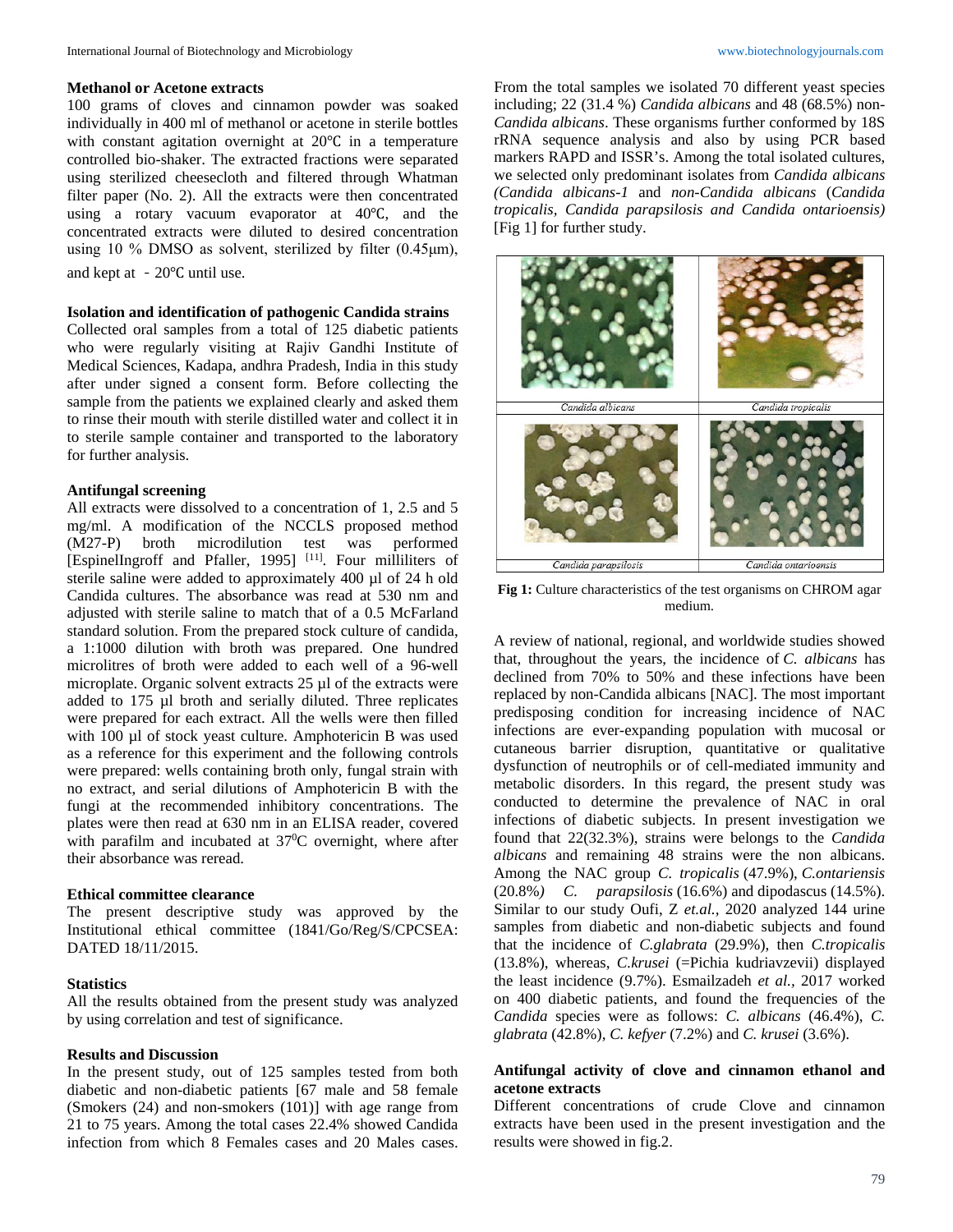

**Fig 2:** *In vitro* susceptibility of different test organisms to acetone and ethanol extracts of clove and cinnamon at different concentrations. A) *Candida albicans* B) *Candida tropicalis* C) *Candida parapsilosis* D) *Candida ontarioensis*.

From the fig.2 it was noticed that *C.albicans* susceptibility *pattern at different concentrations of crude extracts of clove and cinnamon. C.albicans* showed maximum susceptibility at 5mg/ml concentration of both clove and cinnamon with acetone extracts than the alcohol extracts. *Candida albicans* tested for susceptibility with 5mg and 2.5mg concentration of the plant extracts and the correlation values were observed. P<0.05 significant level was obtained with two extract comparisons of spice extracts *viz* Clove acetone versus Cinnamon acetone and Clove methanol versus Cinnamon acetone r=0.9924, 0.9973.

*C.tropicalis* was also tested with the same lines and the results showed similarly at 5mg/ml concentration with acetone extracts of clove & cinnamon but cinnamon extracts have wide range of susceptibility than the clove. *Candida tropicalis*  showed susceptibility at 5mg and 2.5mg/ml (Fig: 2) for these observations the correlations was performed. Distinct for all these concentrations of extracts of Clove acetone extract versus Clove Methanol extract the correlation coefficient  $r=0.9991$  with the significance  $P<0.05$  was tabulated similarly other concentration of Clove acetone versus Cinnamon methanol, Clove methanol versus Cinnamon acetone, Clove methanol versus Cinnamon methanol and Cinnamon acetone versus Cinnamon methanol reported the correlation of r= 0.9959, 0.9991, 0.9910 and 0.9957 (P<0.05). But in contrast to these results, the highest significance was shown by Clove

acetone versus Cinnamon acetone with correlation coefficient  $r= 1.000$  (P<0.001).

*Candida parapsilosis* expressed its susceptibility range with cinnamon acetone extracts (5mg/ml) than clove acetone, clove methanol and cinnamon methanol. Similarly *Candida parapsilosis* was also done the same tests and observed P<0.05 and recorded correlation r=0.9985. At the same time we tested the *C.ontarioensis* a gentle pathogen has susceptibility pattern with minimal difference at 5mg/ml con. of clove (acetone &methanol) and cinnamon (acetone & methanol). Traditional spices Cinnamon and Clove with the above said combinations and noted the significance at  $P<0.05$ (r=0.9977) with Clove acetone versus Cinnamon methanol. No significance with other extracts.

Since the overall observations of susceptibility ranges intimated that non albicans Canada was an aggregates dominant pathogen of oral infections and moreover it has been suppressed by using natural spices extracts of clove and cinnamon (acetone &methanol). The proximate reason for using spices usage obviously is to enhance food palatability. But the ultimate reason is most likely that these spices could help to clean the foods and eliminate pathogens, thereby contribute to the good health longevity, reproducibility of taste for the people who enjoy with their flavours. Since from several years numerous investigations conducted to inhibit the microorganisms in foods by spices and their extracts. Many of